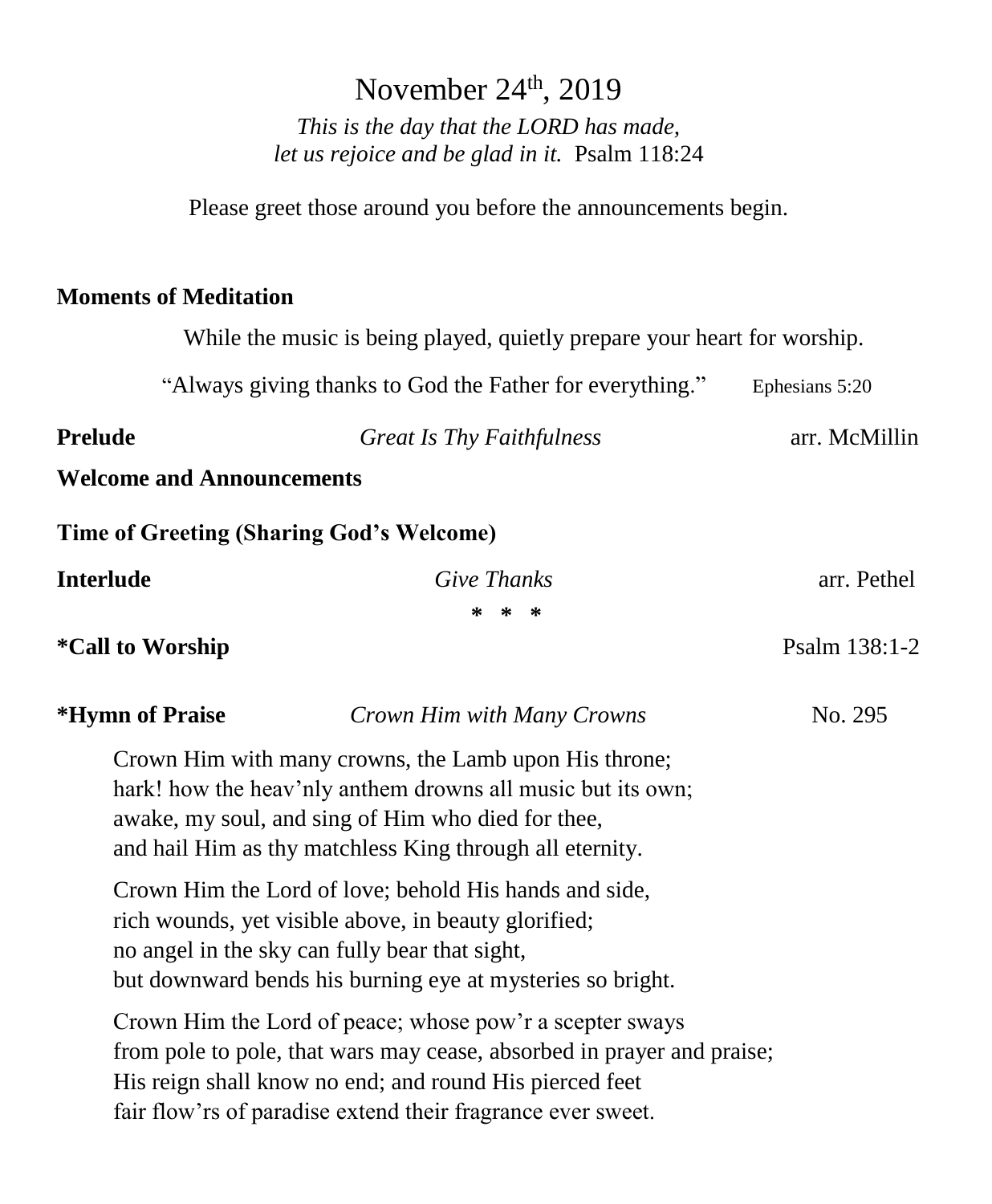Crown Him the Lord of years, the Potentate of time; Creator of the rolling spheres, ineffably sublime. All hail, Redeemer, hail! For Thou hast died for me; Thy praise shall never, never fail throughout eternity.

#### **\*Prayer of Invocation**

**Scripture Reading 2 Samuel 9:1-13** Pew Bible Page 483

#### **Prayer of Confession**

O Lord our God, there are varieties of gifts, but the same Spirit. There are varieties of service, but the same Lord. We read of the gifts and we desire them. But we so often fail to recognize that the gifts are for service, not for self-aggrandizement. Whatever gifts we have, let us use them for service, for the building up of the body. Let us not hide them under a basket, but rather put them to use for the good of the body of Christ. Let us not consider the greatness or the smallness of our gifts, but only their service to the body. We pray in Jesus' name. Amen.

#### **Assurance of Pardoning Grace** Psalm 138:7-8

**<sup>7</sup>** Though I walk in the midst of trouble, you preserve my life; you stretch out your hand against the wrath of my enemies, and your right hand delivers me. **<sup>8</sup>** The Lord will fulfill his purpose for me; your steadfast love, O Lord, endures forever. Do not forsake the work of your hands.

**\*Hymn of Thanksgiving** *Now Thank We All Our God* No. 98

Now thank we all our God with heart and hands and voices, who wondrous things hath done, in whom His world rejoices; who from our mothers' arms, hath blessed us on our way with countless gifts of love, and still is ours today.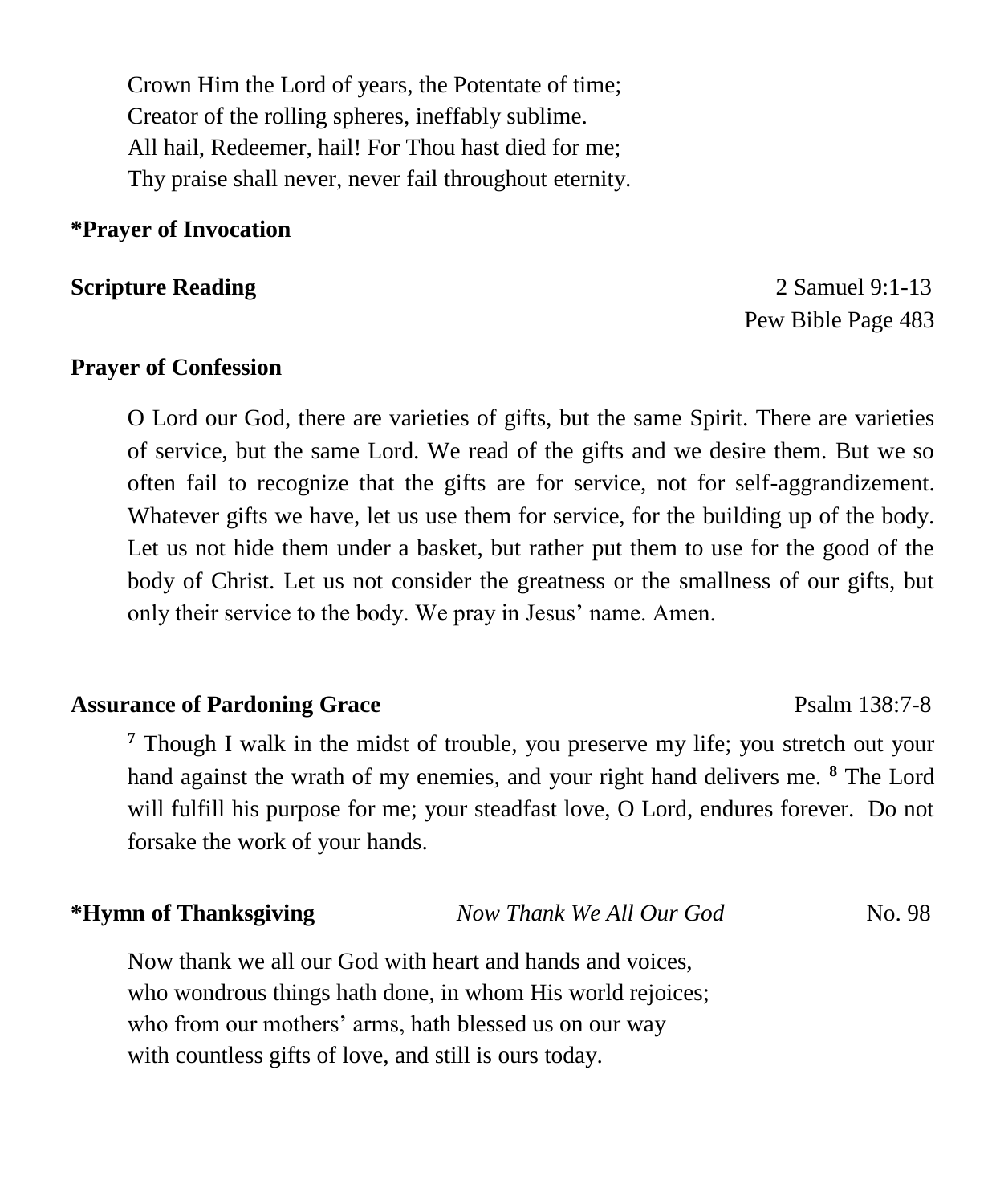O may this bounteous God through all our life be near us, with ever-joyful hearts and blessed peace to cheer us; and keep us in His grace, and guide us when perplexed, and free us from all ills in this world and the next.

All praise and thanks to God the Father now be given, the Son, and Him who reigns with them in highest heaven, the one eternal God, whom earth and heav'n adore; for thus it was, is now, and shall be evermore.

#### **Heidelberg Catechism 31, 32**

- Q. 31 Why is he called "Christ," meaning "anointed"?
- A. Because he has been ordained by God the Father and has been anointed with the Holy Spirit to be our chief prophet and teacher who fully reveals to us the secret counsel and will of God concerning our deliverance, our only high priest who has delivered us by the one sacrifice of his body, and who continually pleads our cause with the Father, and our eternal king who governs us by his Word and Spirit, and who guards us and keeps us in the freedom he has won for us.
- Q. 32 But why are you called a Christian?
- A. Because by faith I am a member of Christ and so I share in his anointing. I am anointed to confess his name, to present myself to him as a living sacrifice of thanks, to strive with a free conscience against sin and the devil in this life, and afterward to reign with Christ over all creation for eternity.

#### **Prayer of Intercession**

**Tithes and Offering** *Let All Things Now Living* arr. Schrank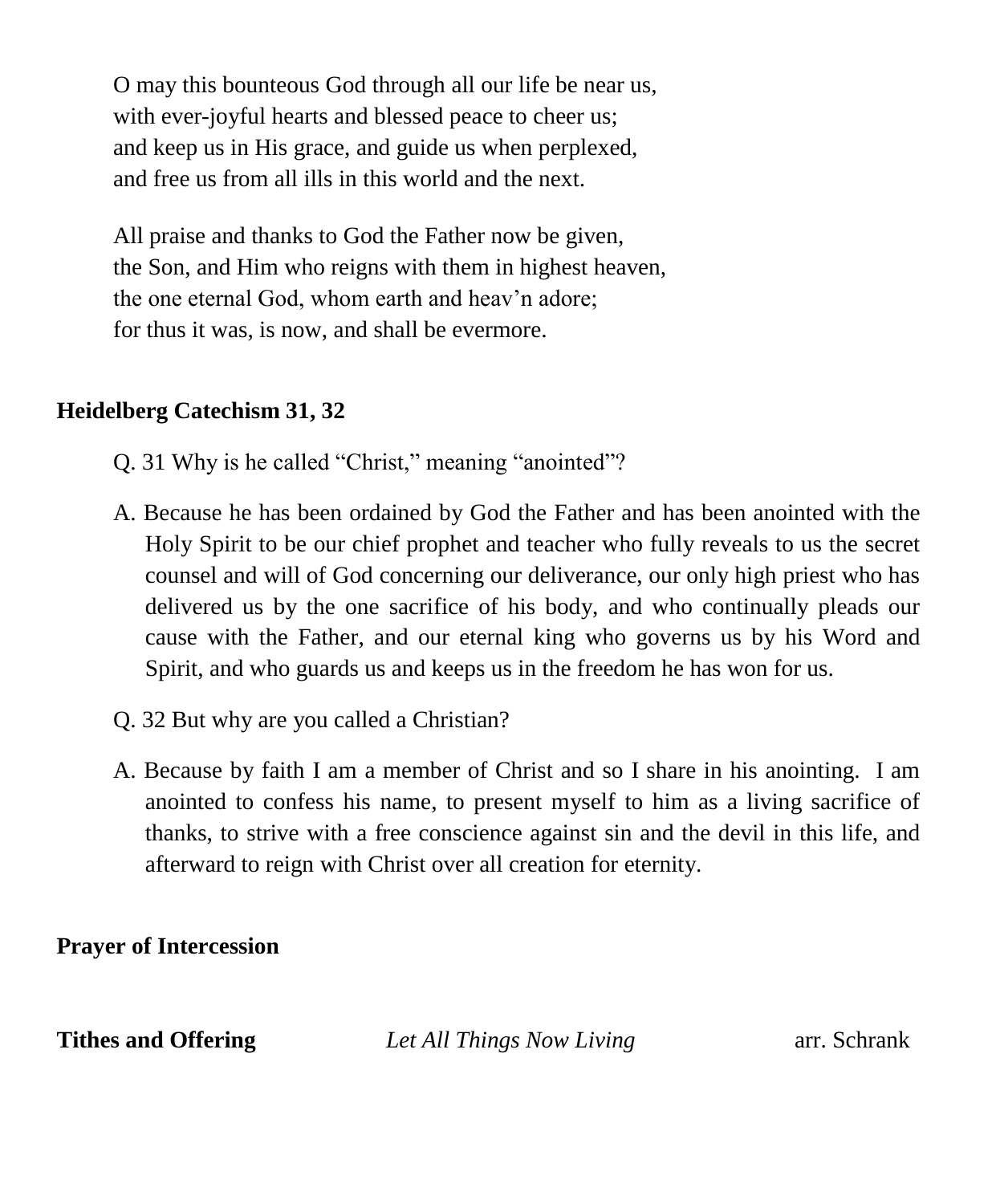**\*Hymn of Preparation** *Love of God* No. 76 won - der the works of a Mak - er's Love of God, re - vealed in by gift of a ser - vant Love of God, re - vealed in frail - ty through the all this \_\_ world afwhat price-less treas - ure  $0 - ver$ Love of God. dour. fields that hand; Seas that roar with thun-d'rous splen  $\omega$ man - i prince of King; Sov-'reign pow'r robed in hu - $\sim$ ty, To **His** and **His** for  $\overline{\phantom{a}}$ er this  $m<sub>V</sub>$ fords. be ev at His com-mand. All the joys of life we cher \_\_ ish are God's gra-cious whis - per peace crowned with suf-fer-ing. Oh, what love, that calls hu - man-i-ty to kneel at the and my re-ward! May this love, be-yond all know-ing, so cap-ture my glo - ry and grace sign: We are chil dren of His prom - ise, heirs of mer  $\sim$ cy diof and ex-change our sin's  $fu - til - i - ty$ for the iov  $\mathbf a$ Fa - ther's cross that I'm filled  $o - ver - flow - ing with a$ pas - sion for Him  $a$ soul to Un-fail-ing love, from Heav-en's throne, that sought me out and brought me vine. love. lone! My song of praise shall ev - er be: The Fa-ther's love for me. home.

Words & Music by Getty & Townend; Copyright © 2007 Thankyou Music All rights reserved. Used by permission. CCLI #376630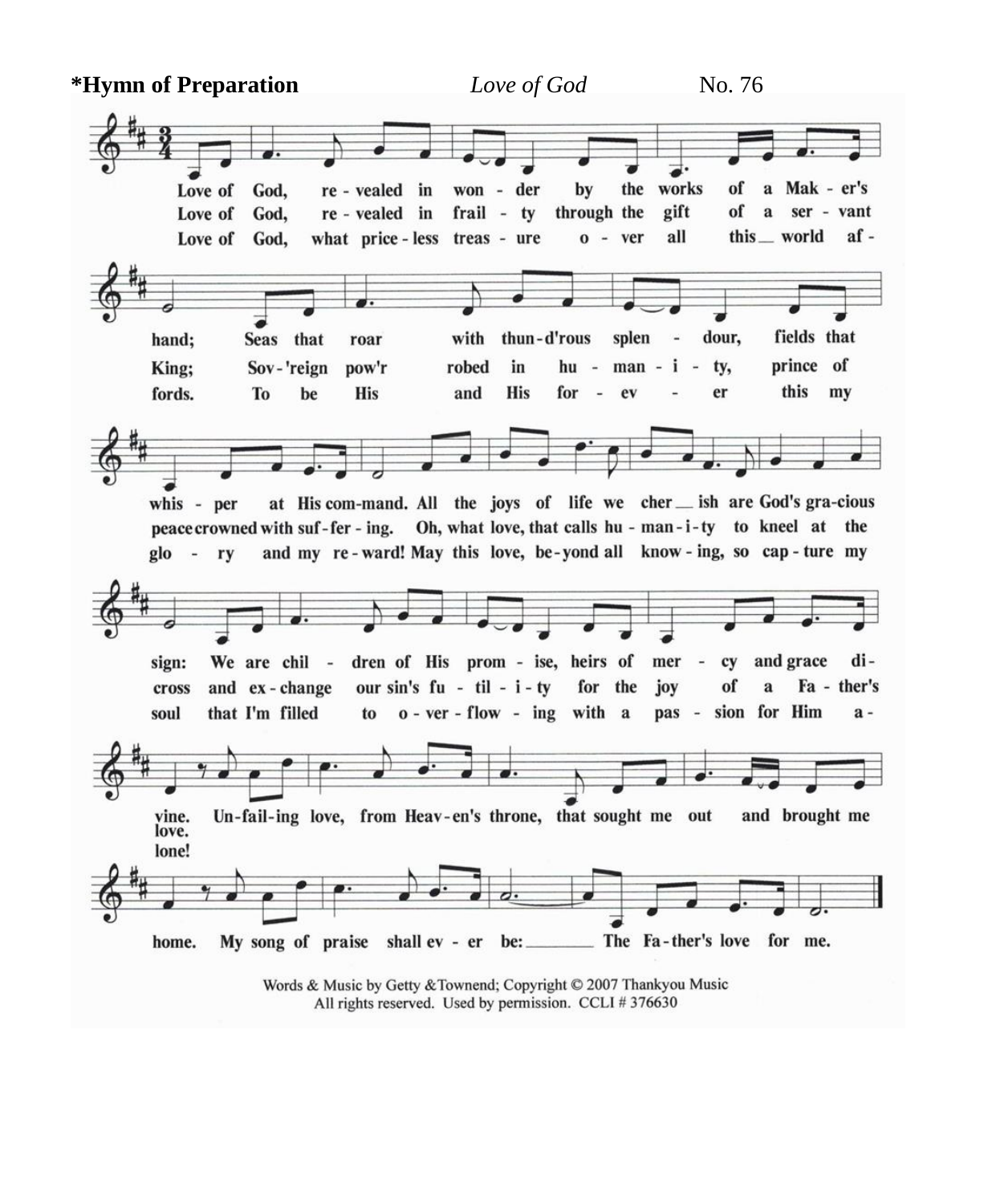**Sermon** Shoulder to Shoulder: Gospel Partnership in Philippi Philippians 4:1-9 Pew Bible Page 1829

### **Outline**

1. Personal Peace

2. Corporate Peace

3. Preserving Peace

Questions for Further Reflection:

- 1. Paul urges his readers to let their gentleness be known. Read Matthew 11:28-30 and 12:15-21. To whom do these verses refer? What can we learn from Jesus' example?
- 2. Paul also exhorts the Philippians to NOT be anxious. Read Matthew 6:19-34. What truths can you identify as being vital for ridding ourselves of anxiety?
- 3. It is easy to allow discord and petty rivalry to enter into our relationships. Identify areas in which you know this is presently taking place. How will the principles explained in this section bring correction and healing in these strained relationships?
- 4. Some people consider joy merely a feeling to be experienced. How does the teaching in Phil. 4:1-9 put joy into a clearer perspective of living life in close relationship with Jesus? What other practical elements are involved in the cultivation of joy?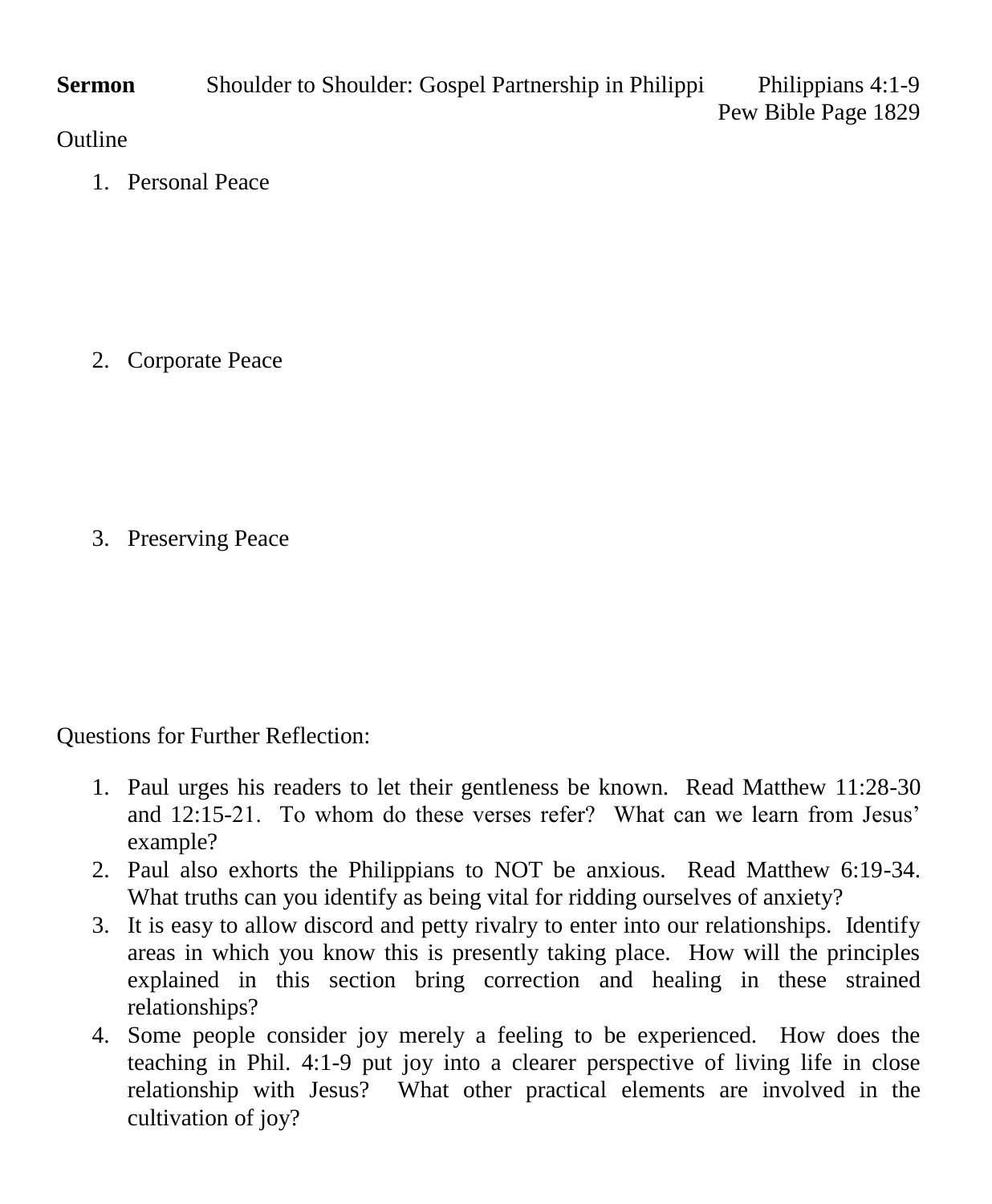Come, ye thankful people, come, raise the song of harvest home: all is safely gathered in, ere the winter storms begin; God, our Maker, doth provide for our wants to be supplied: come to God's own temple, come, raise the song of harvest home.

All the world is God's own field, fruit unto His praise to yield; wheat and tares together sown, unto joy or sorrow grown: first the blade, and then the ear, then the full corn shall appear: Lord of harvest, grant that we wholesome grain and pure may be.

For the Lord our God shall come, and shall take His harvest home; from His field shall in that day all offenses purge away; give His angels charge at last in the fire the tares to cast, but the fruitful ears to store in His garner evermore.

Even so, Lord, quickly come to Thy final harvest home; gather Thou Thy people in, free from sorrow, free from sin; there forever purified, in Thy presence to abide: come, with all Thine angels, come, raise the glorious harvest home.

#### **\*Benediction**

#### **\*Gloria Patri** No. 735

Glory be to the Father, and to the Son, and to the Holy Ghost; as it was in the beginning, is now, and ever shall be, world without end. Amen, amen.

**\*Postlude** *Now Thank We All Our God* arr. Kellner

**\* Congregation:** Please stand as able.

**\* \* \* \* \* \* \* \***

**Piano & Organ** Sandy Schoon **Sandy Schoon** 

**Intercessory Prayer** Nelson Schoon, Elder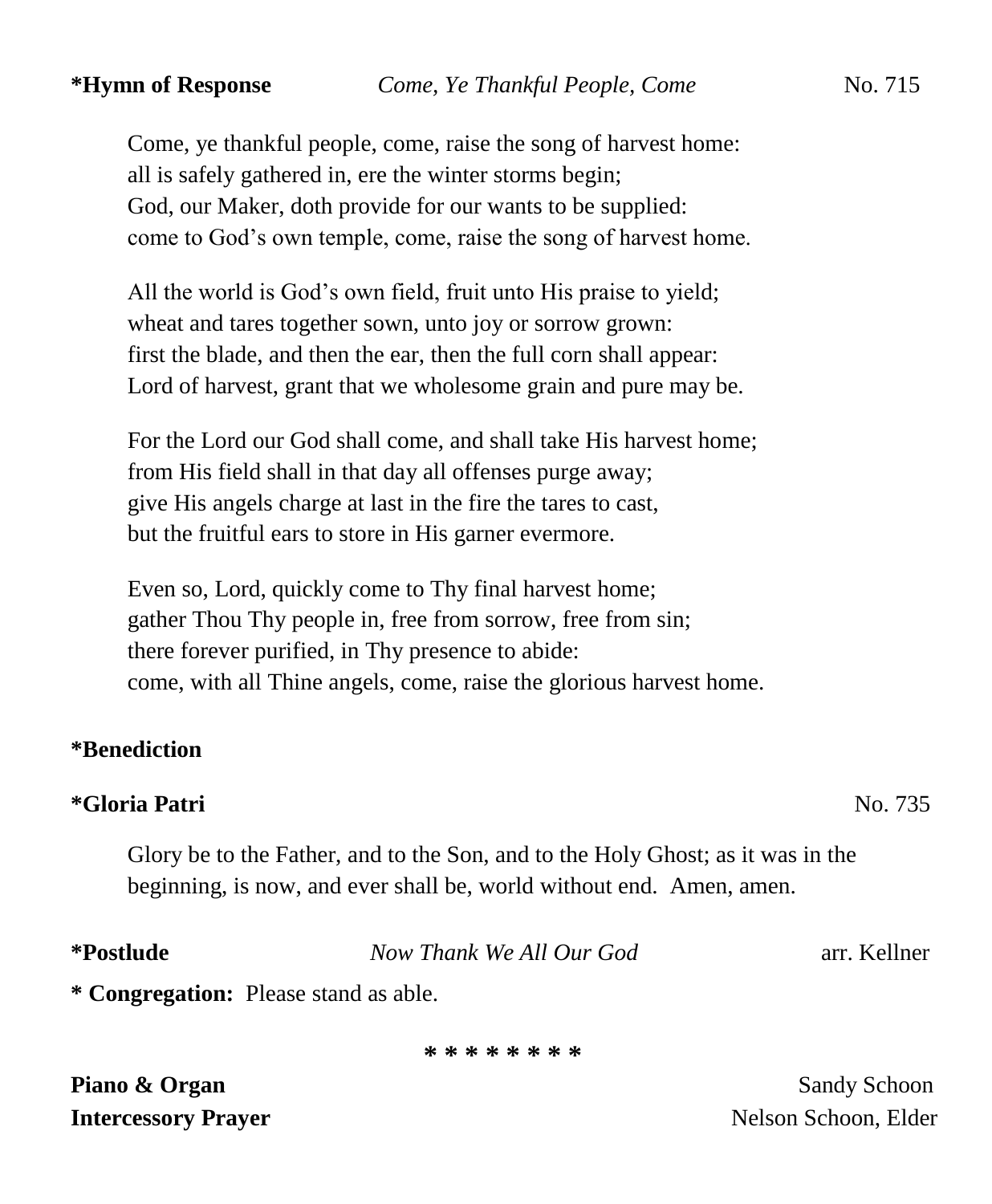## **Weekly Calendar**

| DATE             | TIME      | <b>EVENT</b>                           |
|------------------|-----------|----------------------------------------|
| <b>SUN 11/24</b> | 9:00 AM   | <b>Opening Exercises</b>               |
|                  | 9:15 AM   | <b>Sunday School Classes</b>           |
|                  | 10:30 AM  | <b>Worship Service</b>                 |
|                  | 12:00 PM  | Carry-in Thanksgiving Meal             |
|                  |           |                                        |
| <b>SUN 12/01</b> | 9:00 AM   | <b>Opening Exercises</b>               |
|                  | 9:15 AM   | <b>Sunday School Classes</b>           |
|                  | 10:30 AM  | <b>Worship Service</b>                 |
|                  | 5:00 PM   | Youth Bible Study                      |
|                  | $6:00$ PM | <i>The Christmas Star presentation</i> |

## **Important Upcoming Events**

| <b>SAT 12/07</b> | 12:00 PM           | <b>Stechly Baby Shower</b>                           |
|------------------|--------------------|------------------------------------------------------|
| <b>SAT 12/07</b> | $11:00 \text{ PM}$ | "Matt Stechly, <i>'Beards &amp; Bullseyes BBQ</i> '" |
| <b>SAT 12/21</b> | 12:00 PM           | Christmas Cookie Exchange                            |

## **Serving the Lord**

|                   | 11/24            | 12/01          | 12/08               |
|-------------------|------------------|----------------|---------------------|
|                   | B. Hrivnak,      | L. Martin,     | B. Schoon,          |
| <b>AM Nursery</b> | Emily S.         | Grace M.       | Krystal T.          |
| Greeters          | <b>Stoltzfus</b> | DeGroot        | C.L. Yonker         |
| Treats            | Carry-in lunch   | Lash           | Schoon              |
| Serve/Cleanup     | Carry-in lunch   | Lash           | Schoon              |
| Audio             | B. Schoon        | J. Martin      | <b>B.</b> Armstrong |
| Elder of the Week | Schoon           | <b>Hrivnak</b> | <b>Stoltzfus</b>    |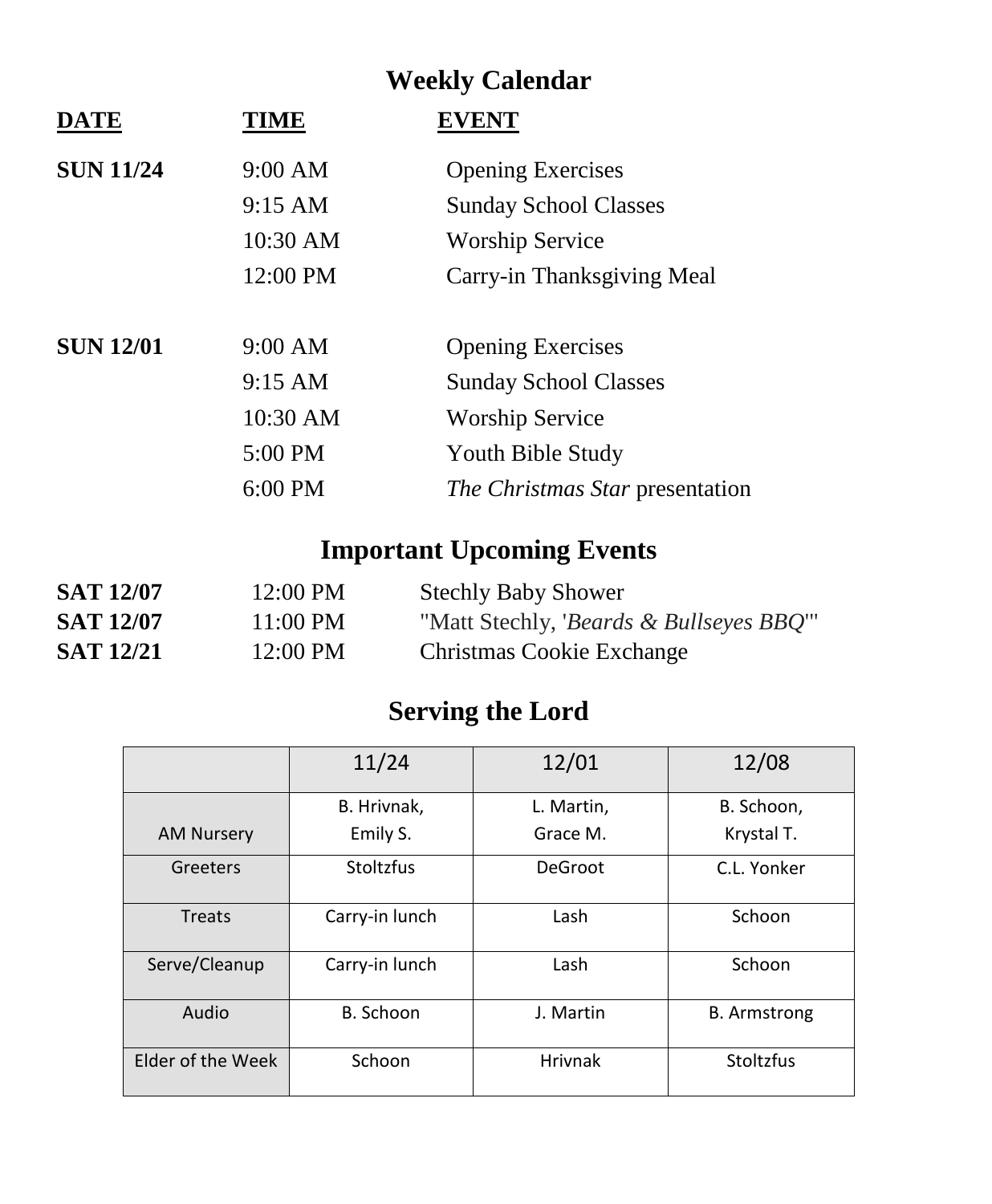### **Announcements**

 **Thanksgiving Celebration Dinner**: Please stay for the carry-in lunch today after the morning worship service. Pastor Andrew will lead the devotions after the meal. We will enjoy fellowship and have an opportunity as a church family to thank God for His goodness.

**Ken Coppage**: Ken was released from Porter Memorial Hospital after having a pacemaker implanted last week. Ken is now in Room 105, Avalon Springs Health Campus, 2400 Silhavy Road, Valparaiso, IN 46383.

 **Decorating for Christmas:** Everyone is invited to come and help the Worship Committee put up the Christmas decorations at church tomorrow (November 25) at 5 pm. We will order in pizza when the work is completed.

 **Order a Poinsettia in Memory of Your Loved One:** Holidays are a time to remember those loved ones who have gone before us. If you would like to purchase a poinsettia for \$5 we will purchase these and put them in the sanctuary on December 15. Please sign up for a poinsettia in the foyer and also list the name of the loved one whose memory you are honoring. These names will be posted in the bulletin on December 15 so we can honor these individuals as a congregation.

 **Christmas Star Presentation:** Next Sunday evening, December 1, Bruce Hrivnak will give the presentation *The Christmas Star* at our church starting at 6 pm. There will be refreshments after the talk. There are fliers on the table in the narthex that can be used to invite your friends and neighbors.

 **Brunch Cancelled for November and December:** There will be no Thursday brunch at Viking Chili Bowl during the months of November and December due to the holidays. If weather permits, this time of meeting will again be scheduled January 30.